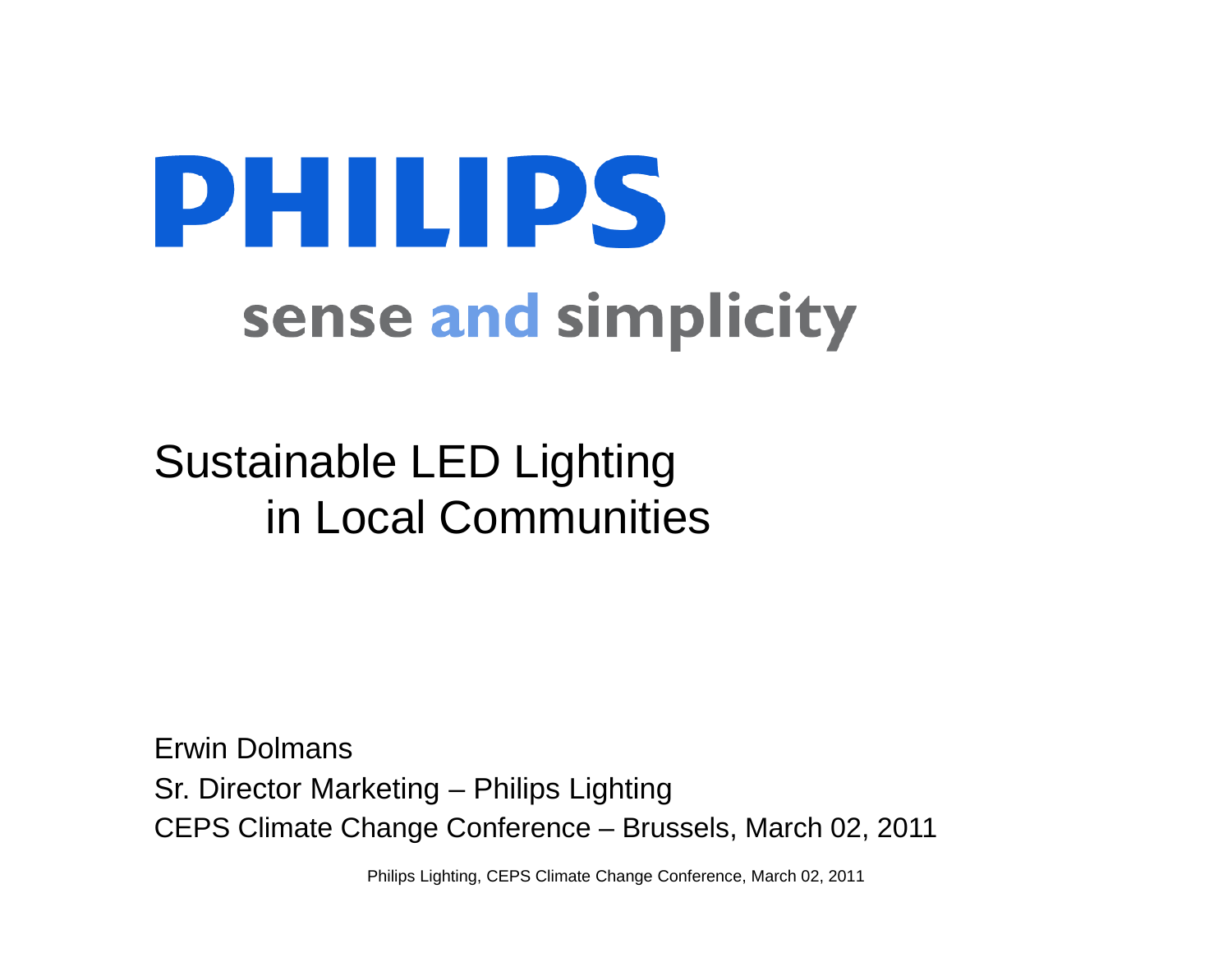# Introduction Philips Outdoor Lighting



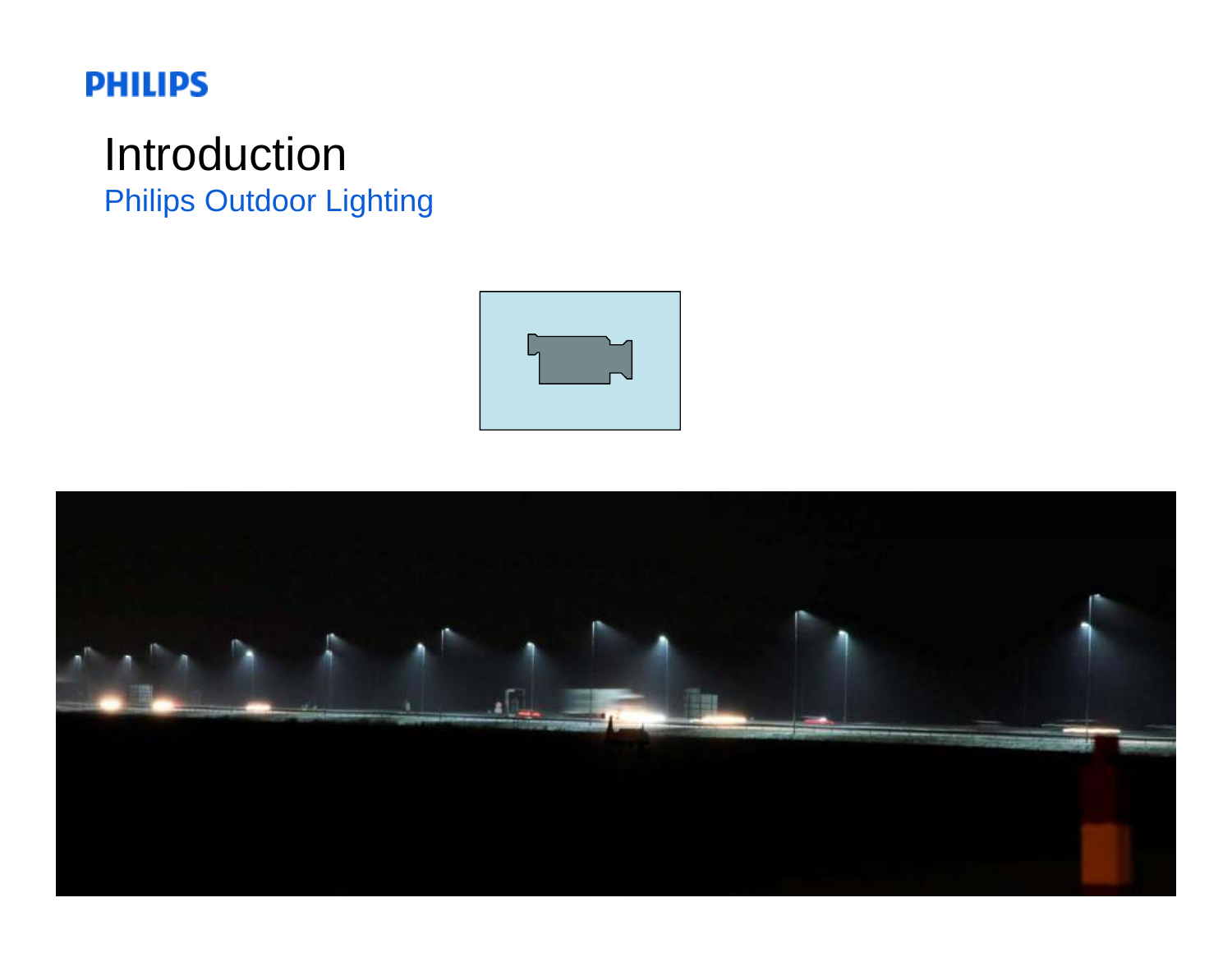# LED in Architectural Illumination Since 1999



*CN Tower,Toronto Canada*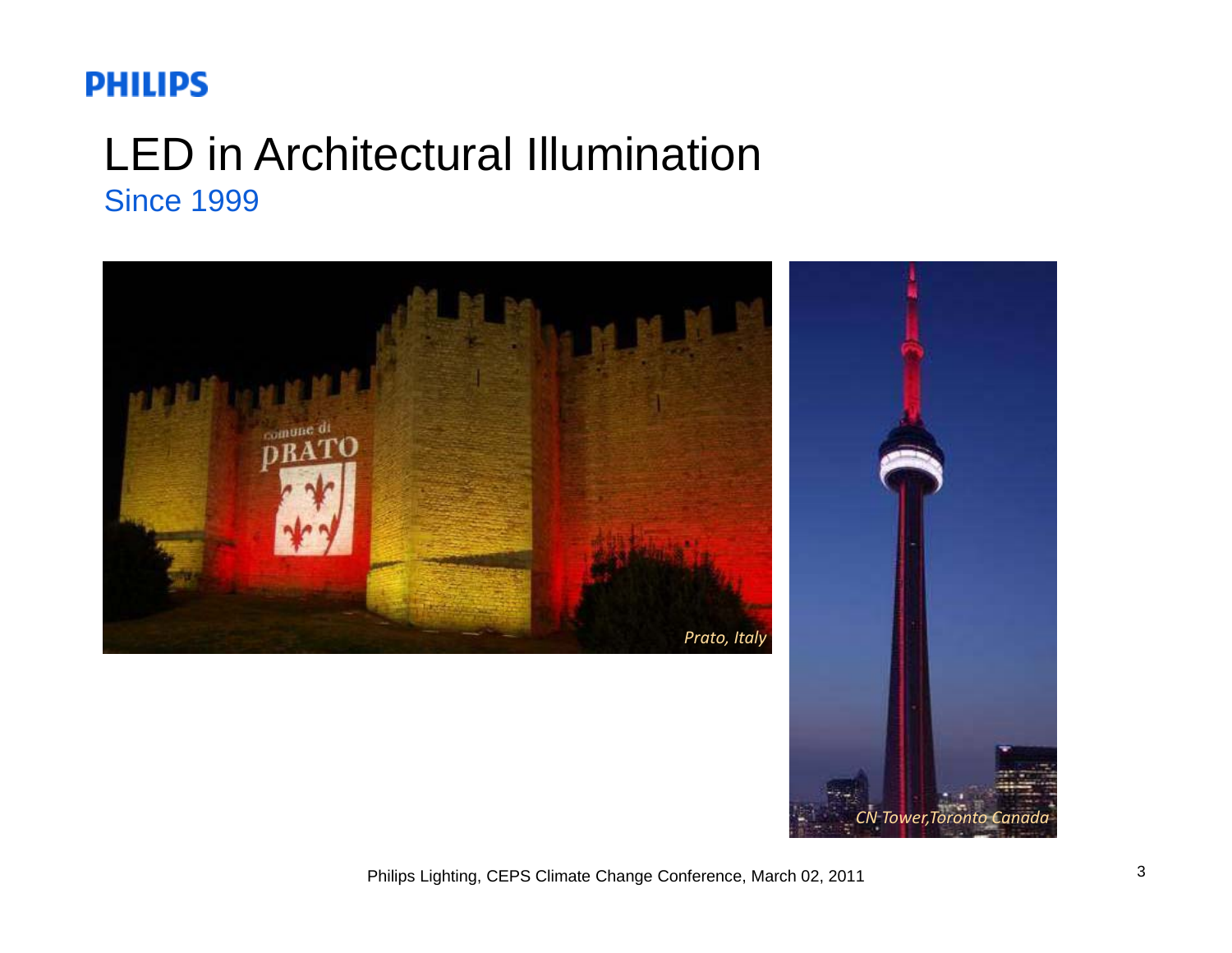## LED in Architectural Illumination Since 1999

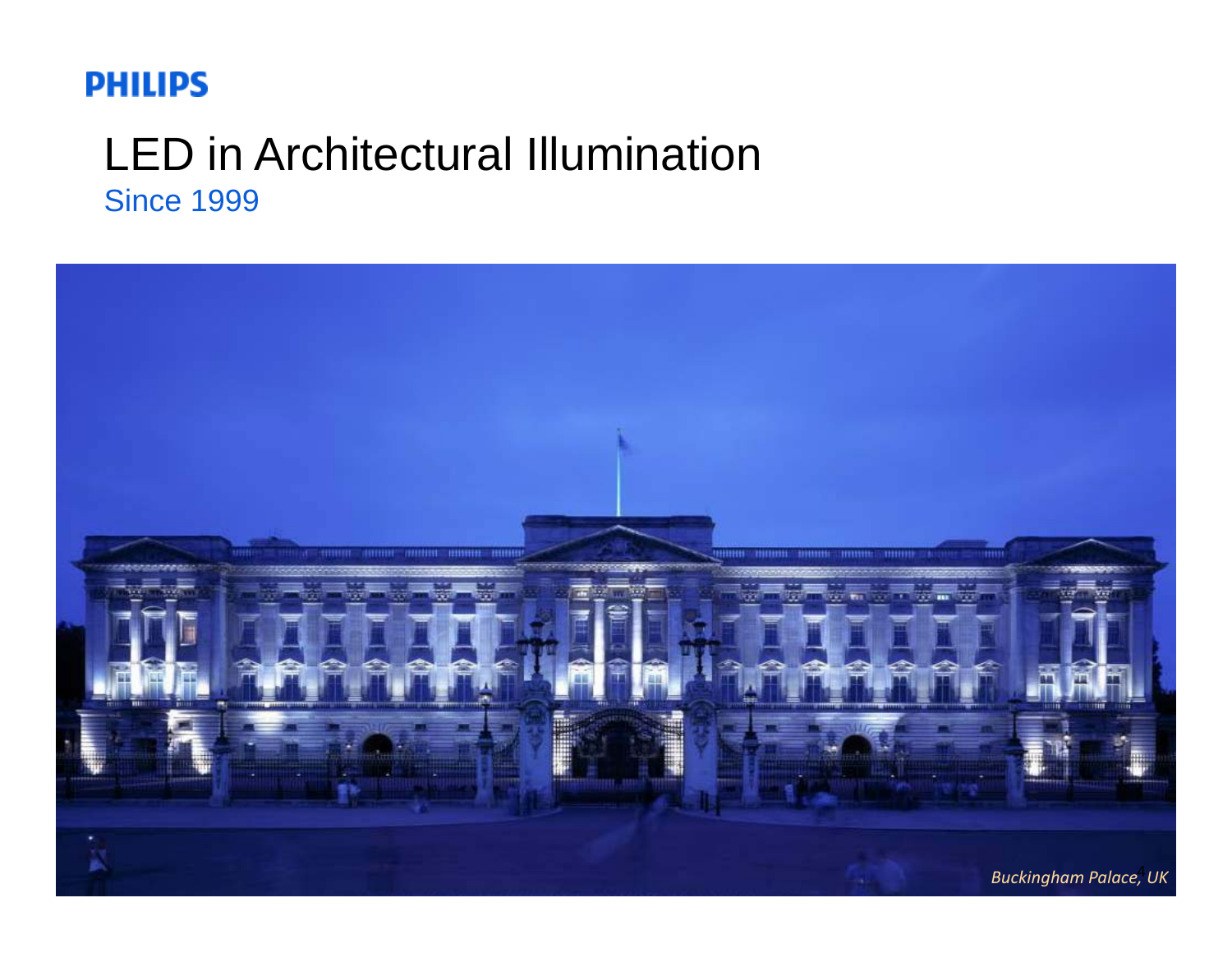## LED in Architectural Illumination Since 1999

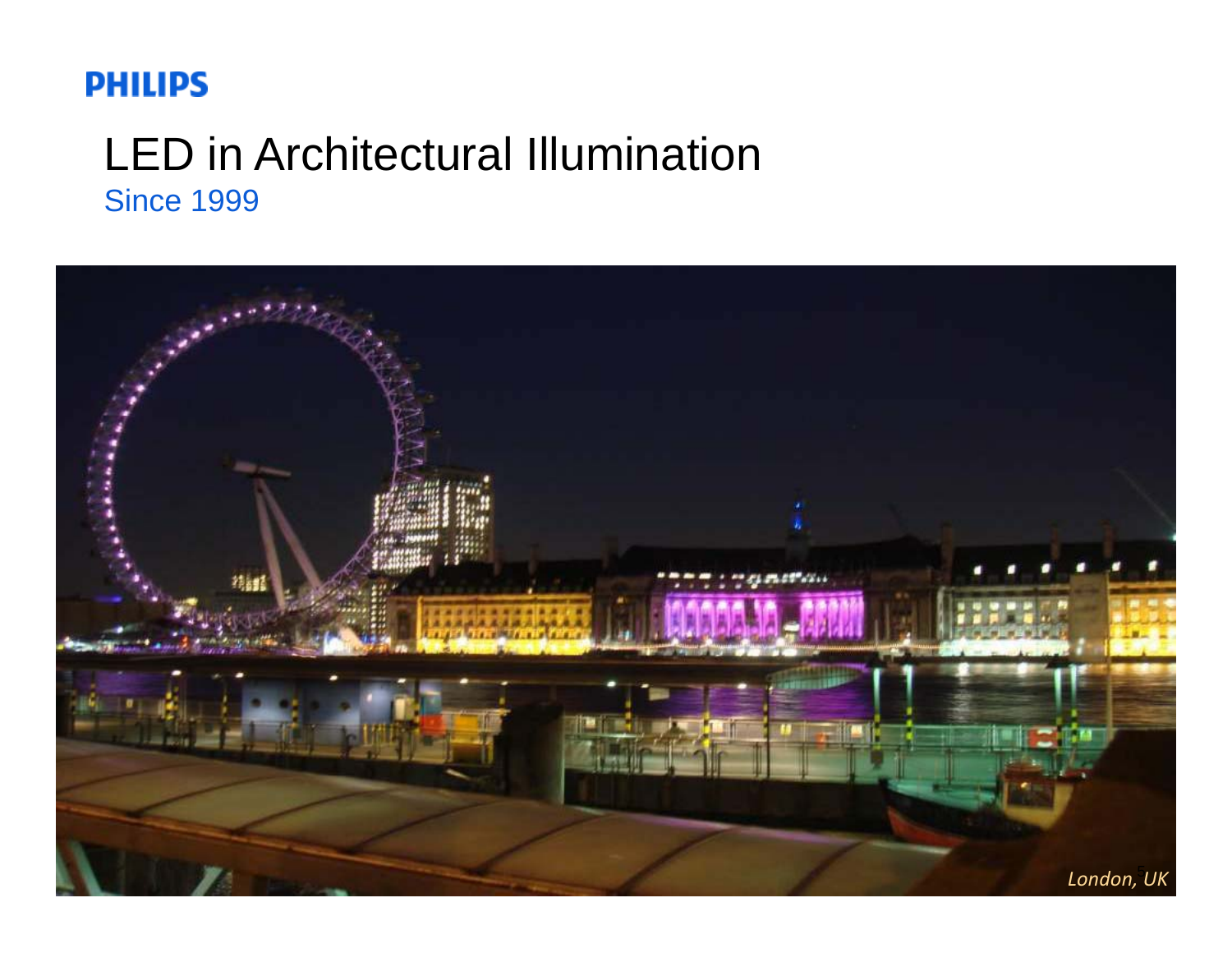Sky Tower<br>Auckland, New Zealand<br>ColorReach and ColorBlast<br>Installed 2009

 $\label{eq:3.1} \mathcal{L} = 2 \pi \mathbf{W}^2 \mathbf{C}^{-1} \mathbf{C}^{-1}$ 

 $\mathcal{H}$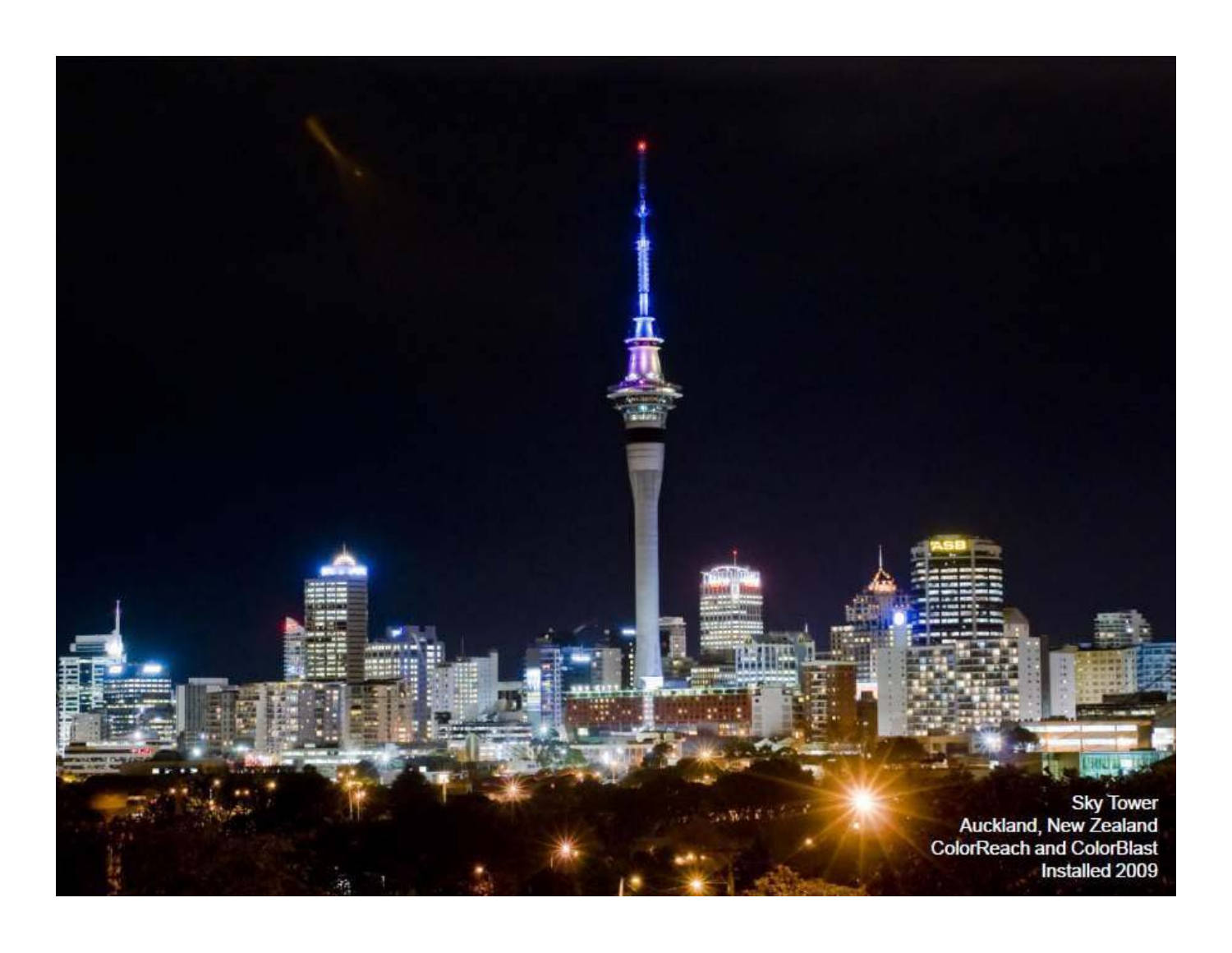Philips Lighting, Color Blast and iColor Accent<br>Philips Lighting, Color Blast and iColor Accent<br>Philips Linstalled 2008

 $\sim$ 

9 ö

٩  $\ddot{a}$ 

2008 The

**DO JK**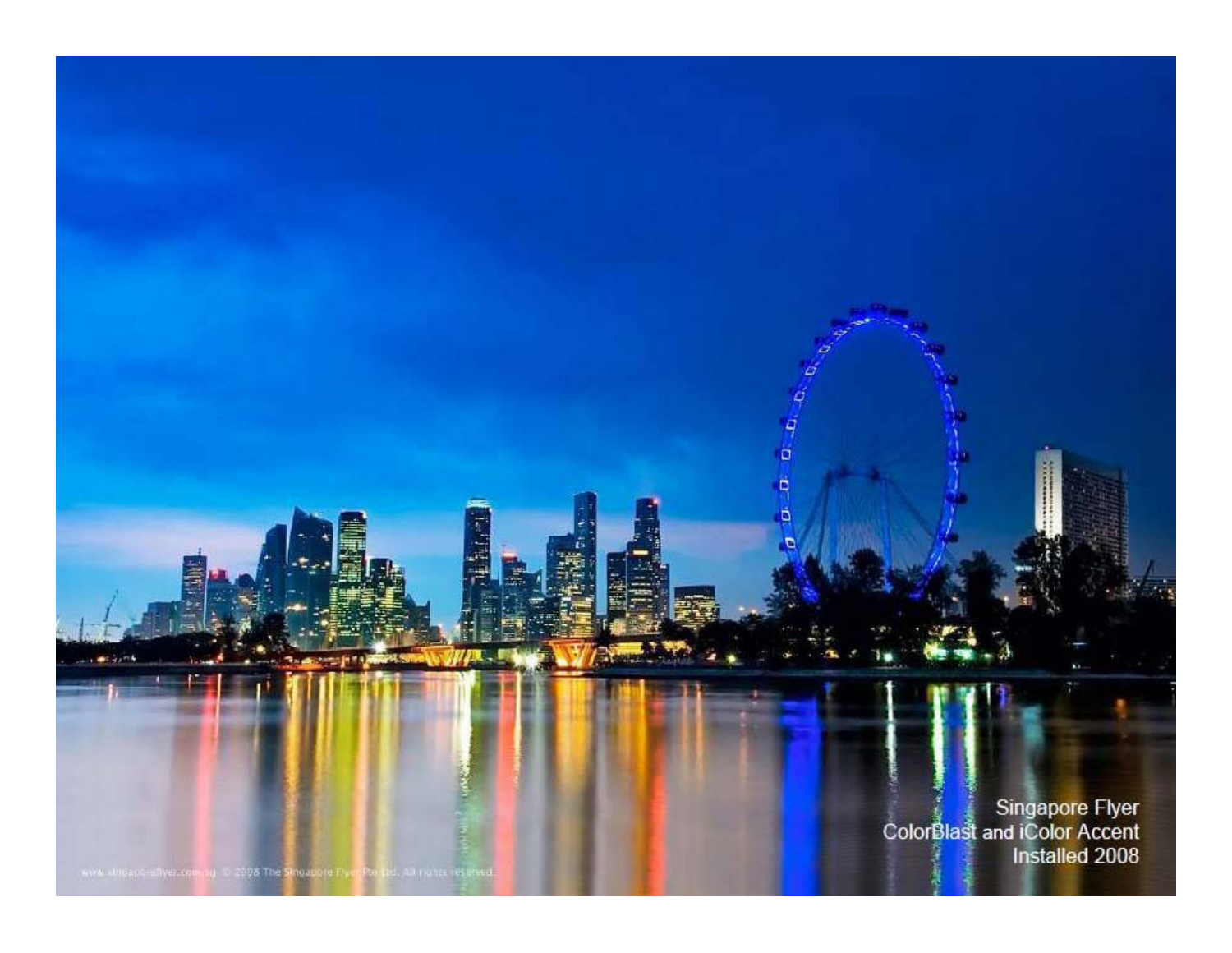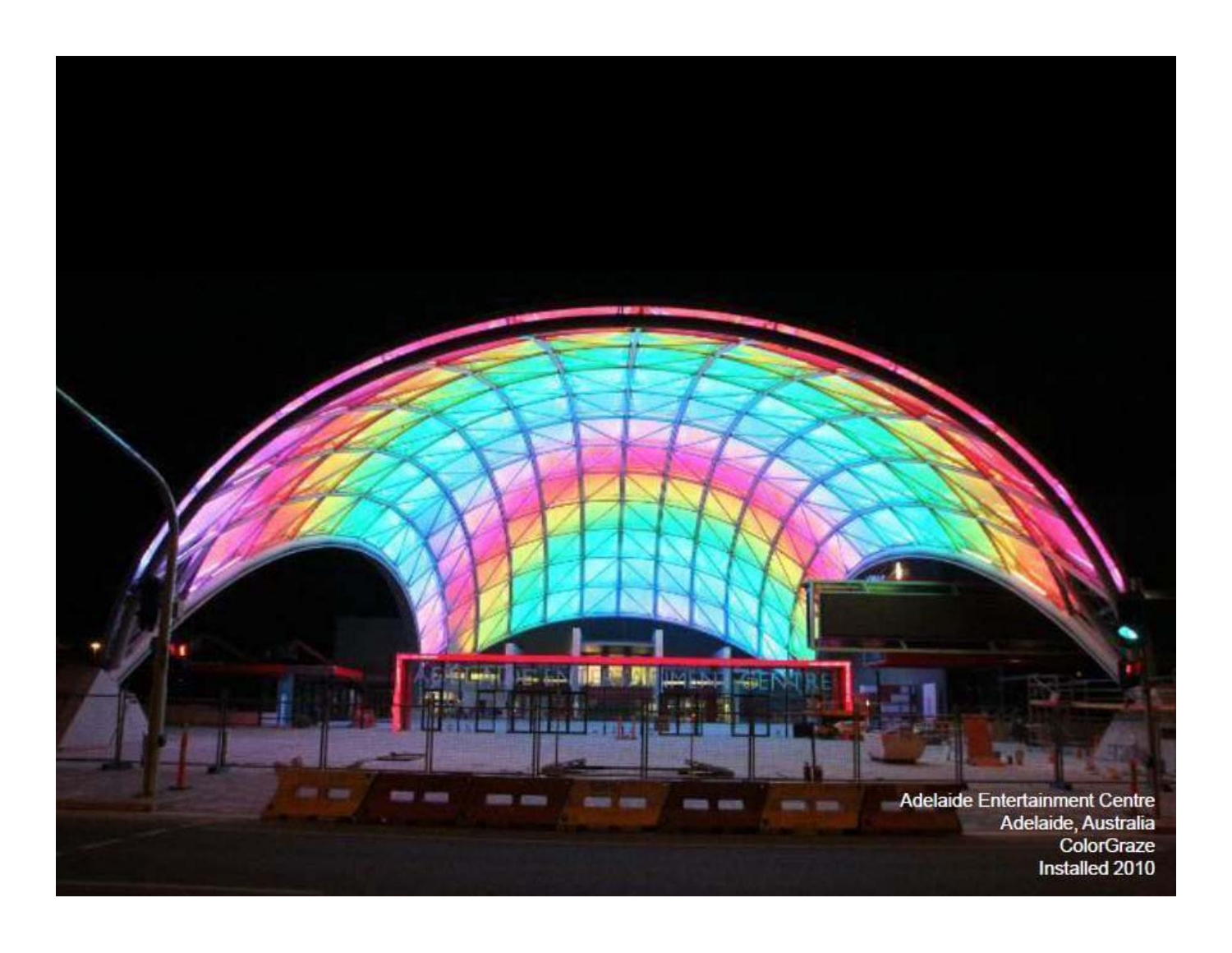## LED in Street & Road Lighting Since 2009



*motorway A44, NL*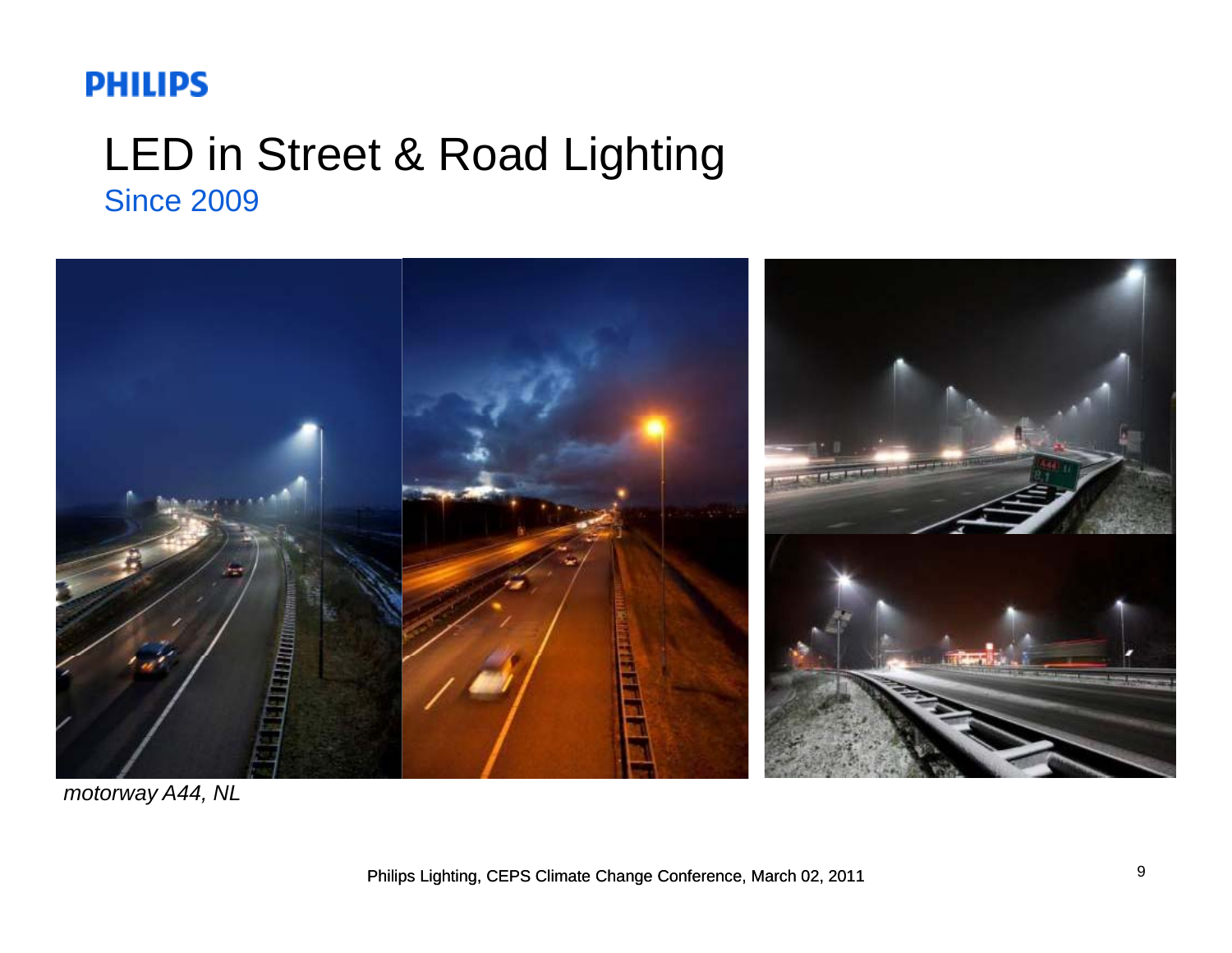# LED in Local Communities Since 2009



*Port d'Ensuès la Redonne France d Ensuès Redonne,* 

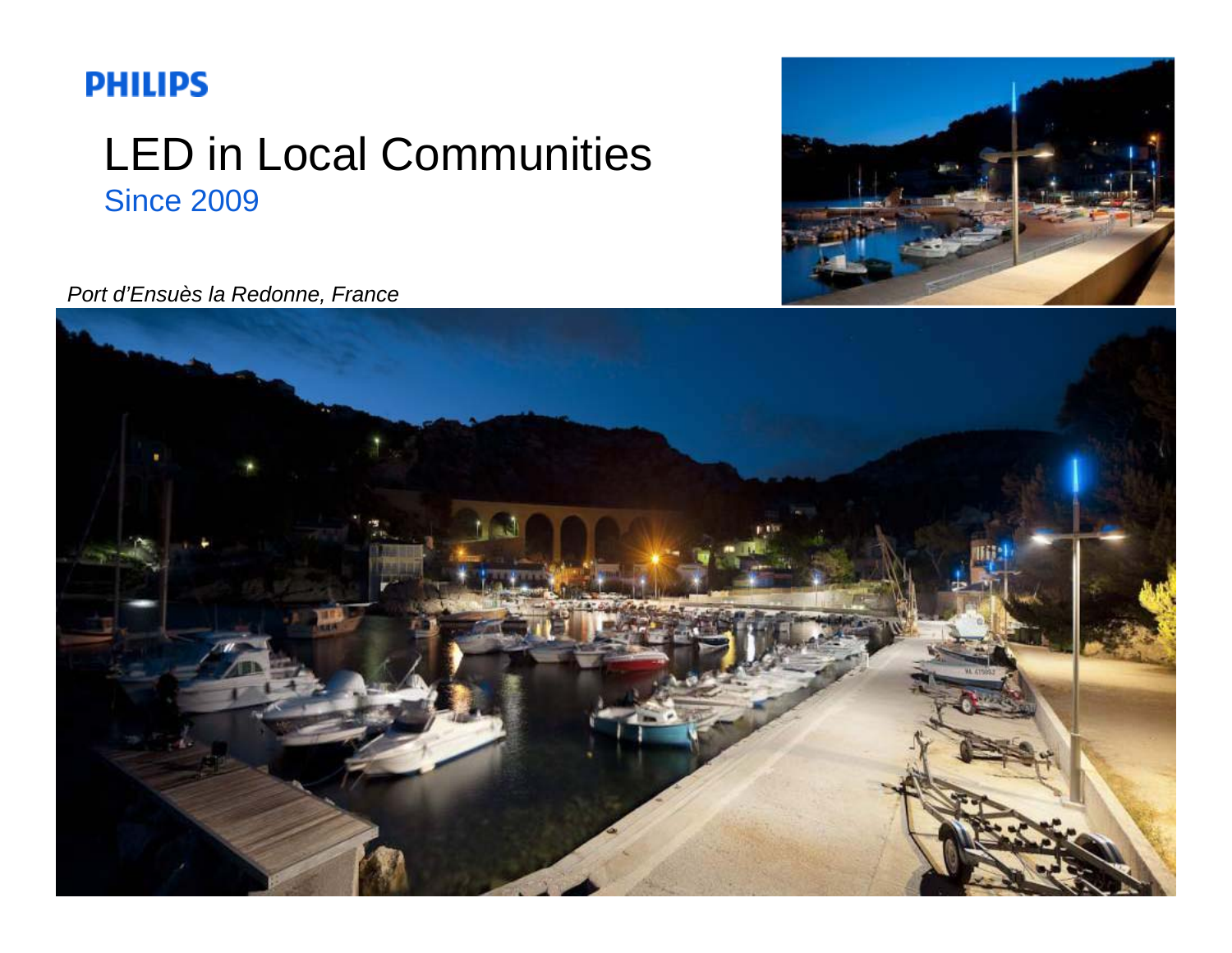# LED in Local Community Lighting **Statements**

- ¾ LED development "just" started ; will be further developing over the next 10+ years
- $\triangleright$  Controls / Intelligence inroad is the next revolution in Lighting every light point will have software inside
- ≻ China + USA lead the way : >750.000 systems installed Central government support through "21-cities" program in China
- ≻ Breakthrough in Europe in 2010 in spite of / due to crisis >150.000 systems installed so far





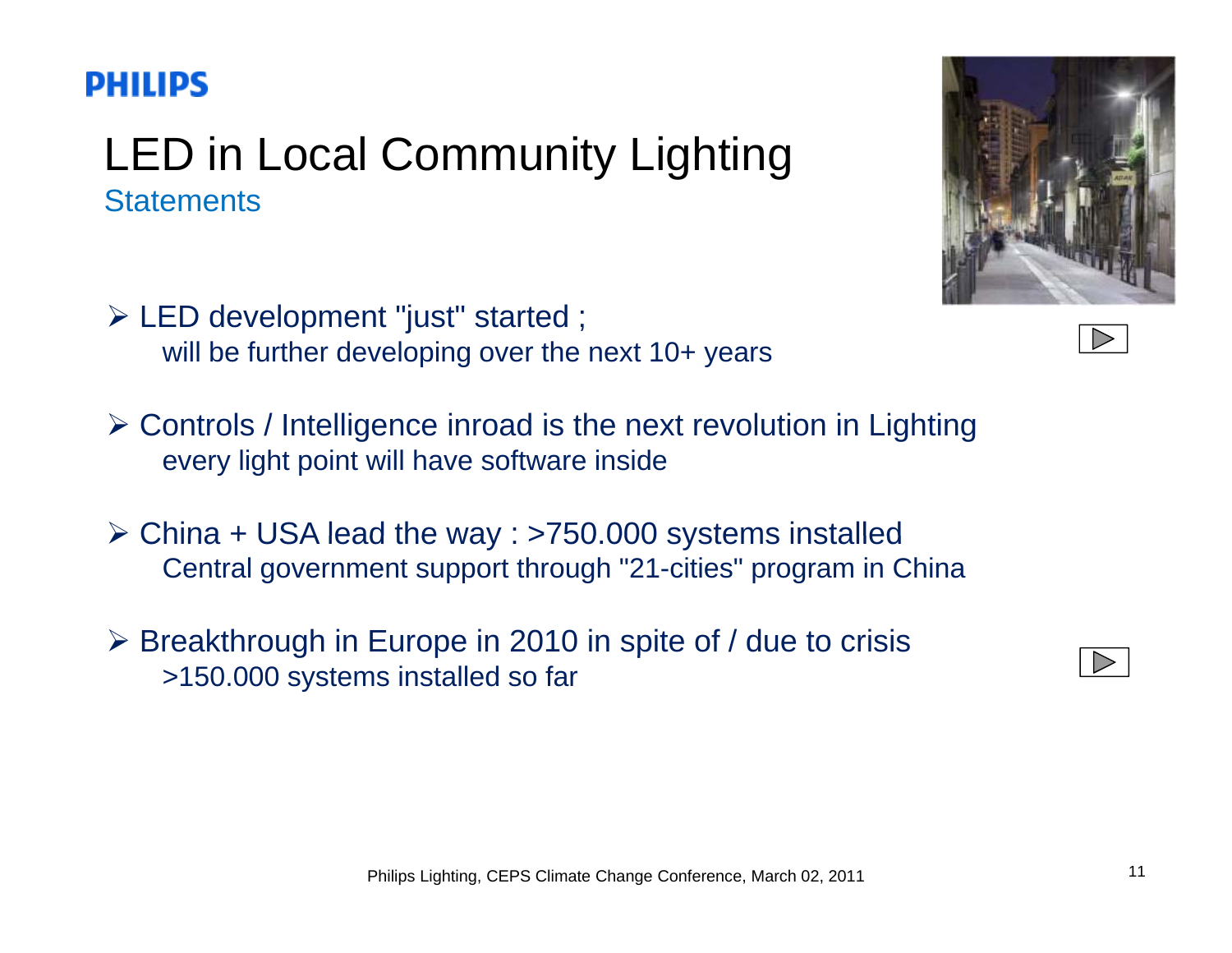# **LED Evolution Compared to Conventional Lighting Technology**



Philips Lighting, CEPS Climate Change Conference, March 02, 2011 12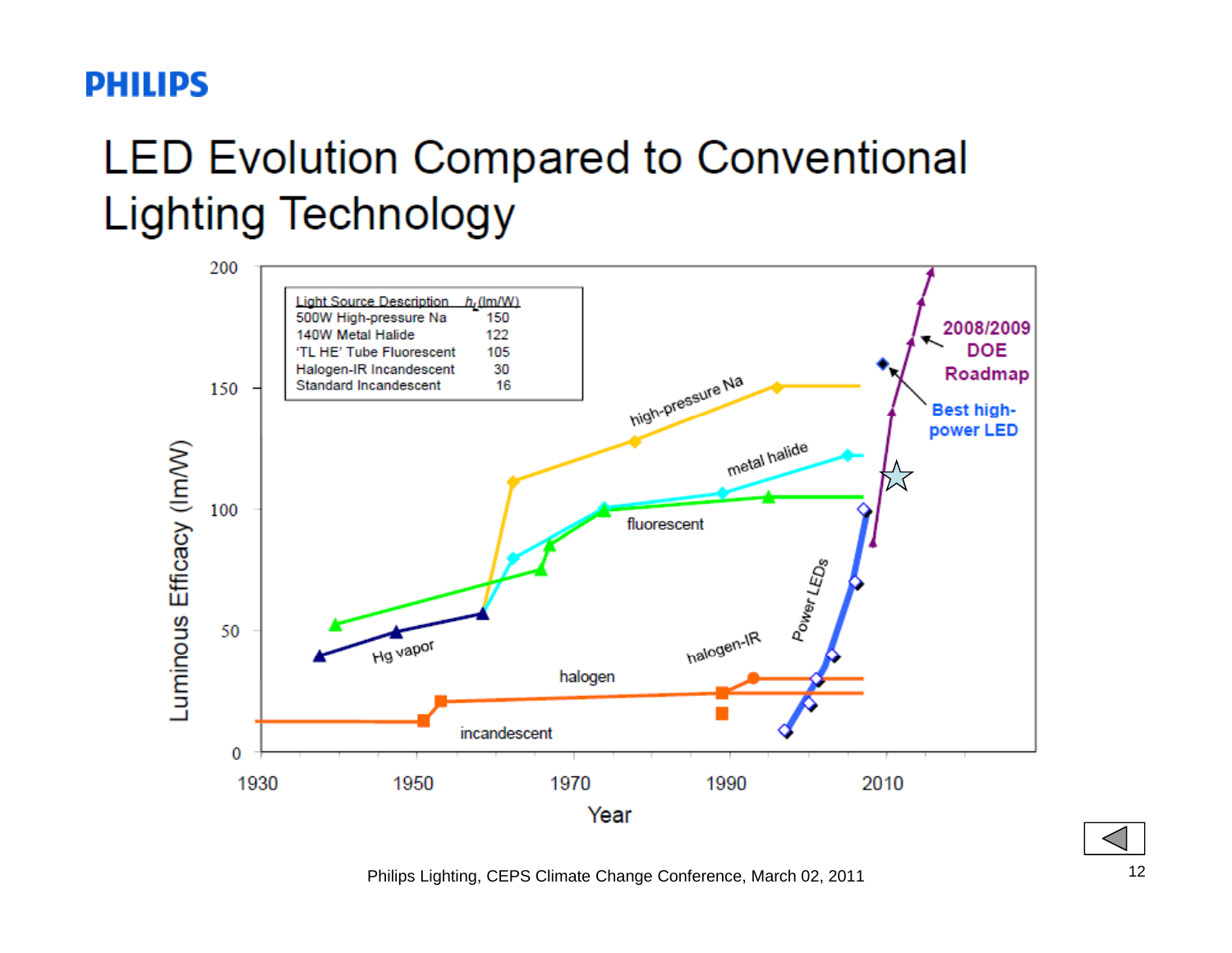#### LED-based public outdoor lighting in Europe Well over 150 cities

**Some of the citiesthat have installed LED-based Public Lighting:**

> LondonBerlin**Frankfurt** BrusselsLyon Lille**Marseille** GrenobleRomeFirenze

Copenhagen MadridValladolidGranada MurciaBilbaoZaragoza e Amsterdam **Tilburg** RotterdamEindhoven....

>150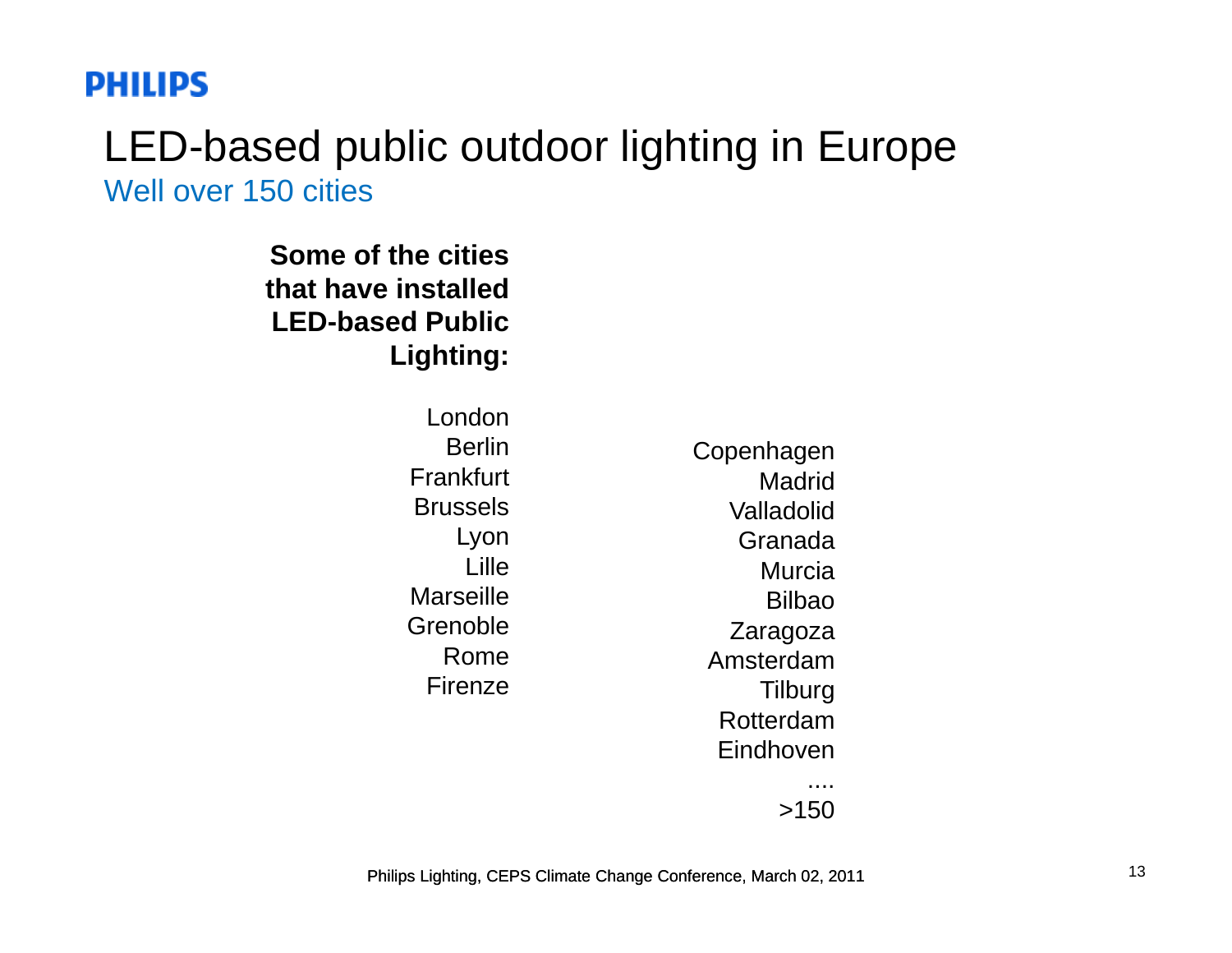#### LED in Local Community Lighting Some Statements

 $\triangleright$  "LED lighting is a Hype and Expensive"

a) No, a hype fades out ; LEDs will not

b) Yes, true - for the initial investment

¾ Energy Saving vs. Conventional Lighting : yes, since 2009 meaning CO $_{\rm 2}$  emission reduction

≻ Acceptable pay-back time : 2012

 $\triangleright$  Why apply anyway :

 $\circ$  show your innovative character

o benefit from social value creation (white light, perceived safety)

o get on the learning curve!

¾ Cities suffer from the **"PC-Dilemma"**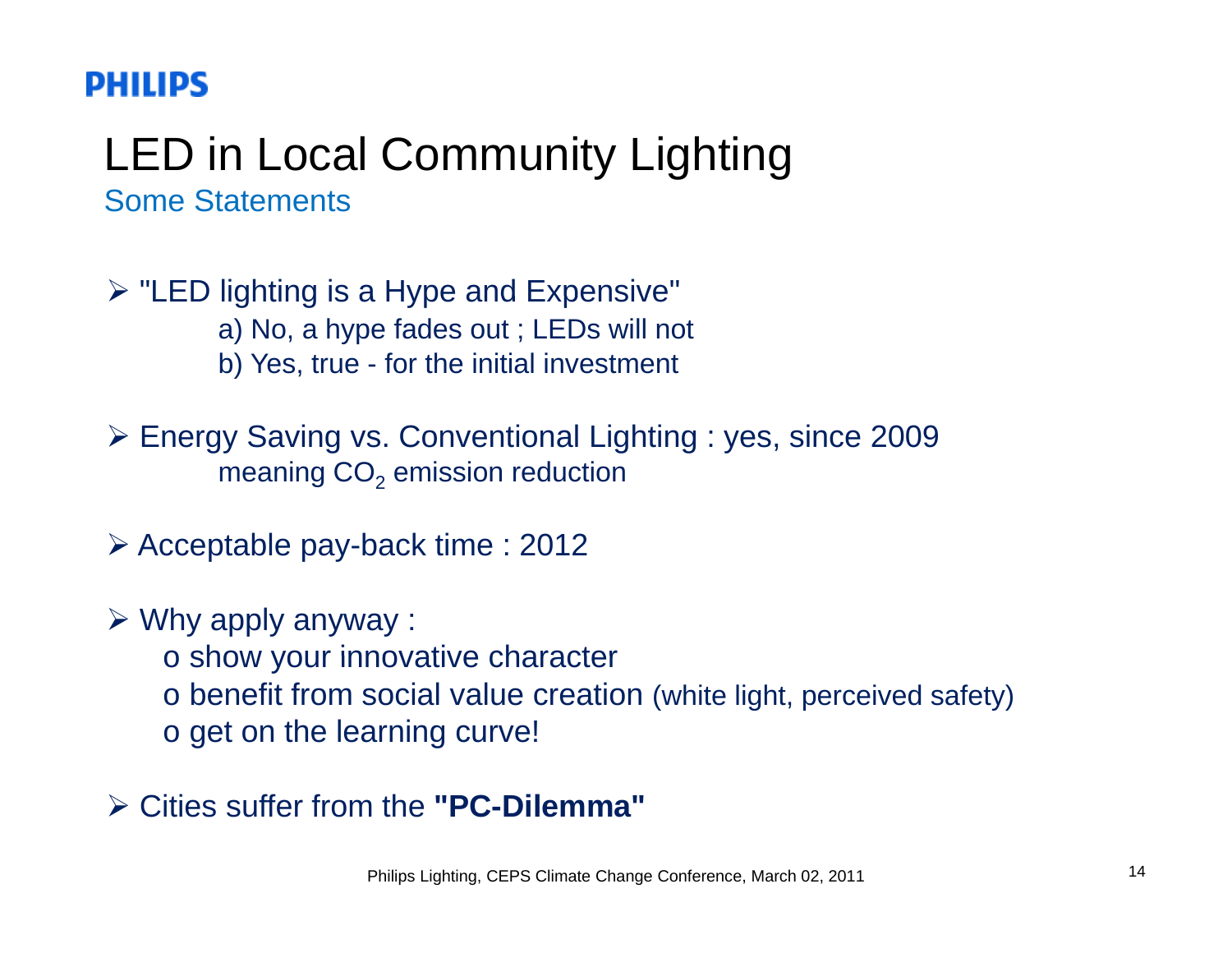## LED in Local Community Lighting The PC Dilemma





Philips Lighting, CEPS Climate Change Conference, March 02, 2011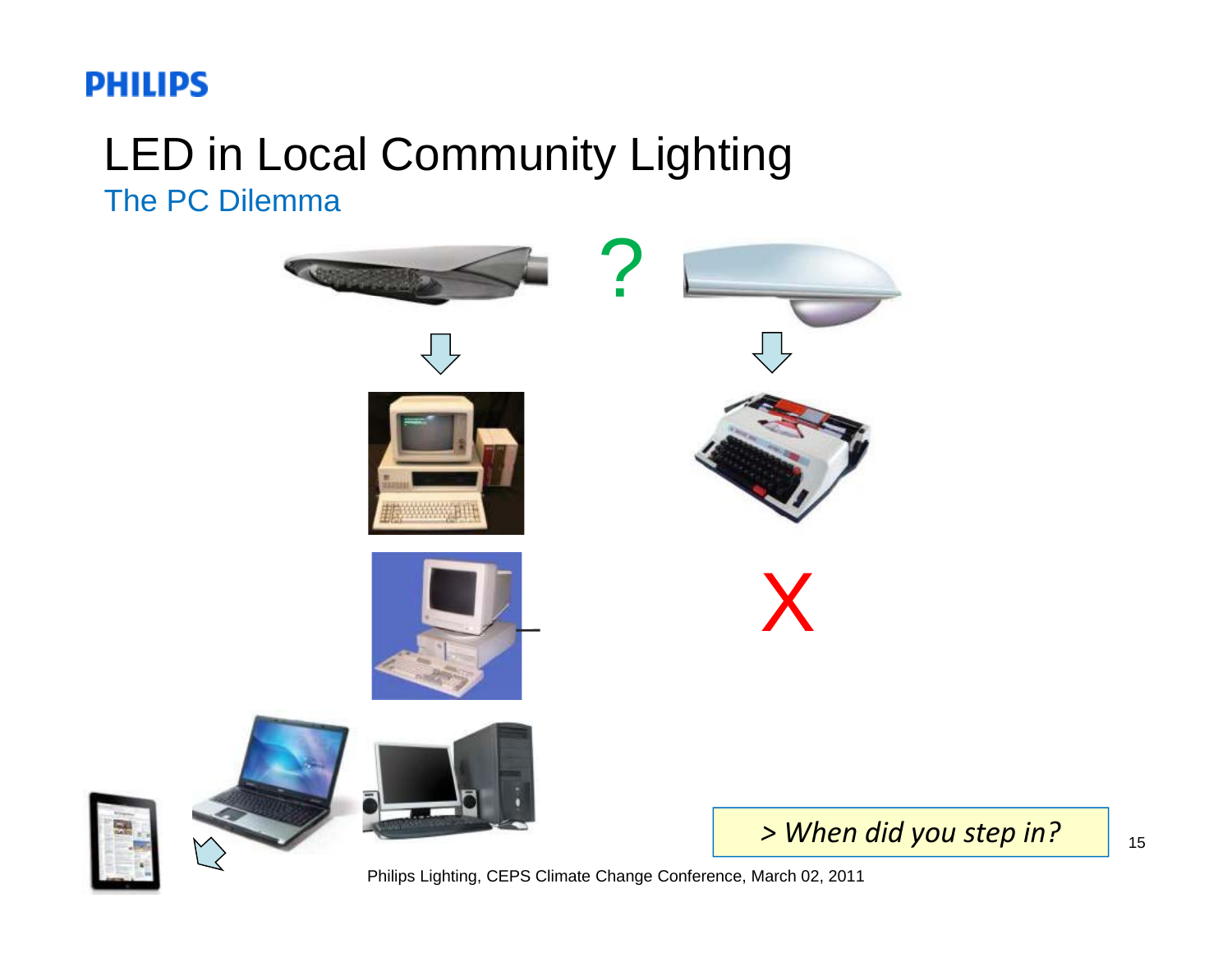# Cost or Value?

Towards Sustainable Investments

#### The Value of Lighting





The Cost of Light

€





Philips Lighting, CEPS Climate Change Conference, March 02, 2011 16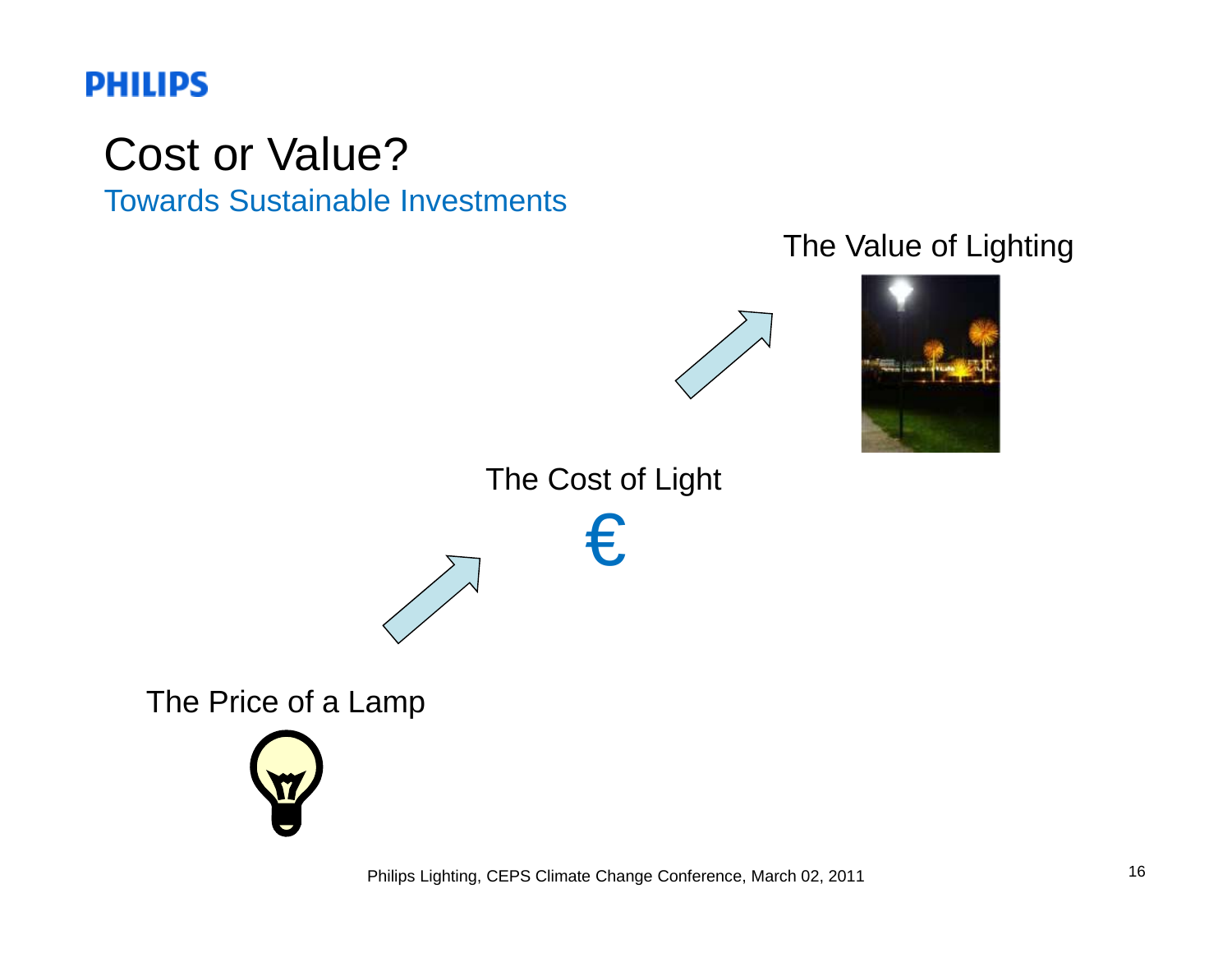# Upgradable LED Engines

Ensure to make a Sustainable Investment

- $\geq$  LEDs last for 50,000 hrs = 12 years
- ¾ Poles, wires & luminaires are used for 35+ years
- $\triangleright$  Choose for a solution with upgradable Light Engines :
	- easy & cheap replacement of failing lights (like a lamp)
	- benefit from technology improvement over time

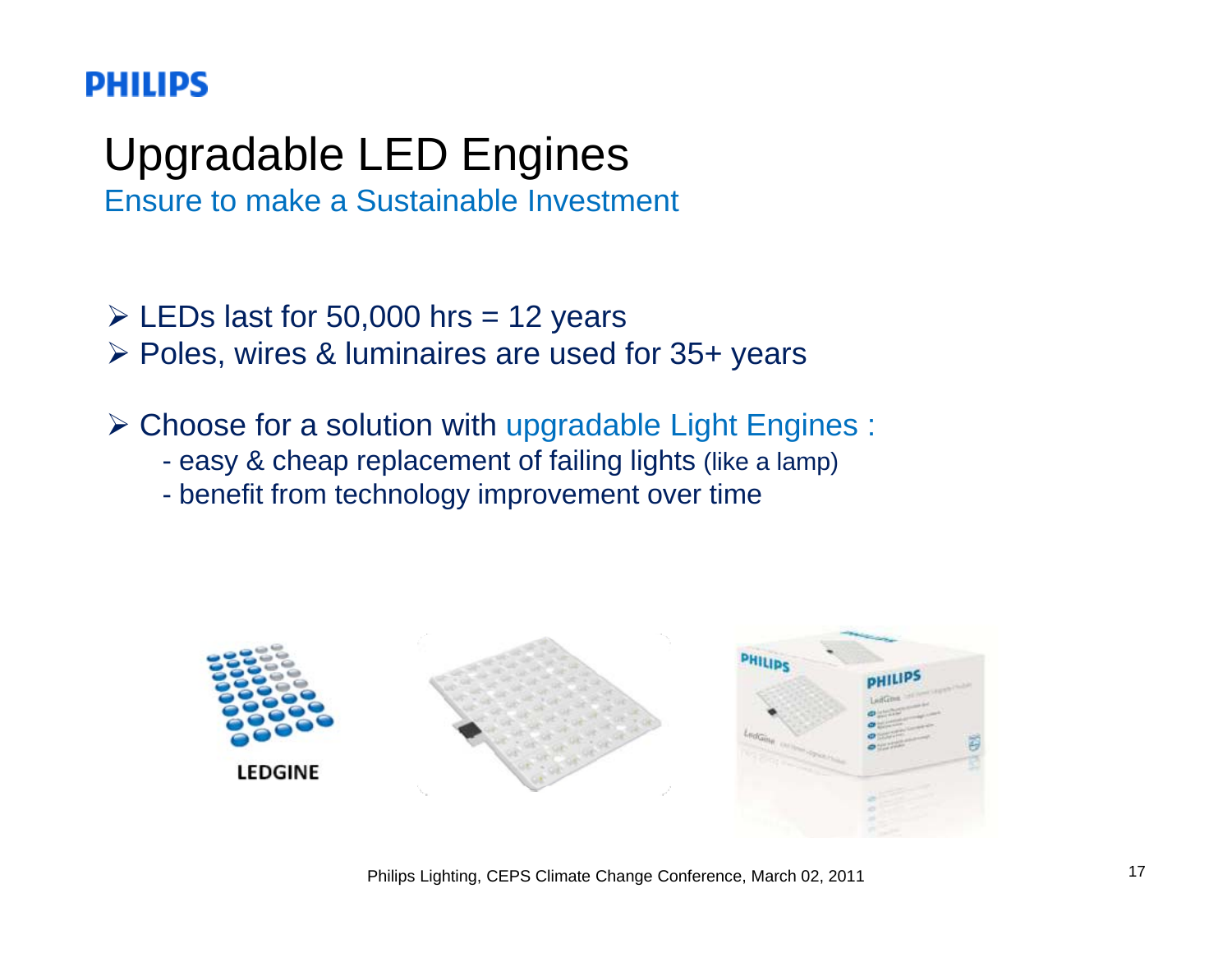# Upgradable LED Engines

To overcome a short lifecycle

- ¾ Industry Standards Consortium : www.zhagastandard.org
- ¾ Focus on standardizationof interfaces
- ¾ On initiative of Philips: 47 Regular members 64 Associate members
- ¾ Consumer & Public stakeholder protection



Philips Lighting, CEPS Climate Change Conference, March 02, 2011 18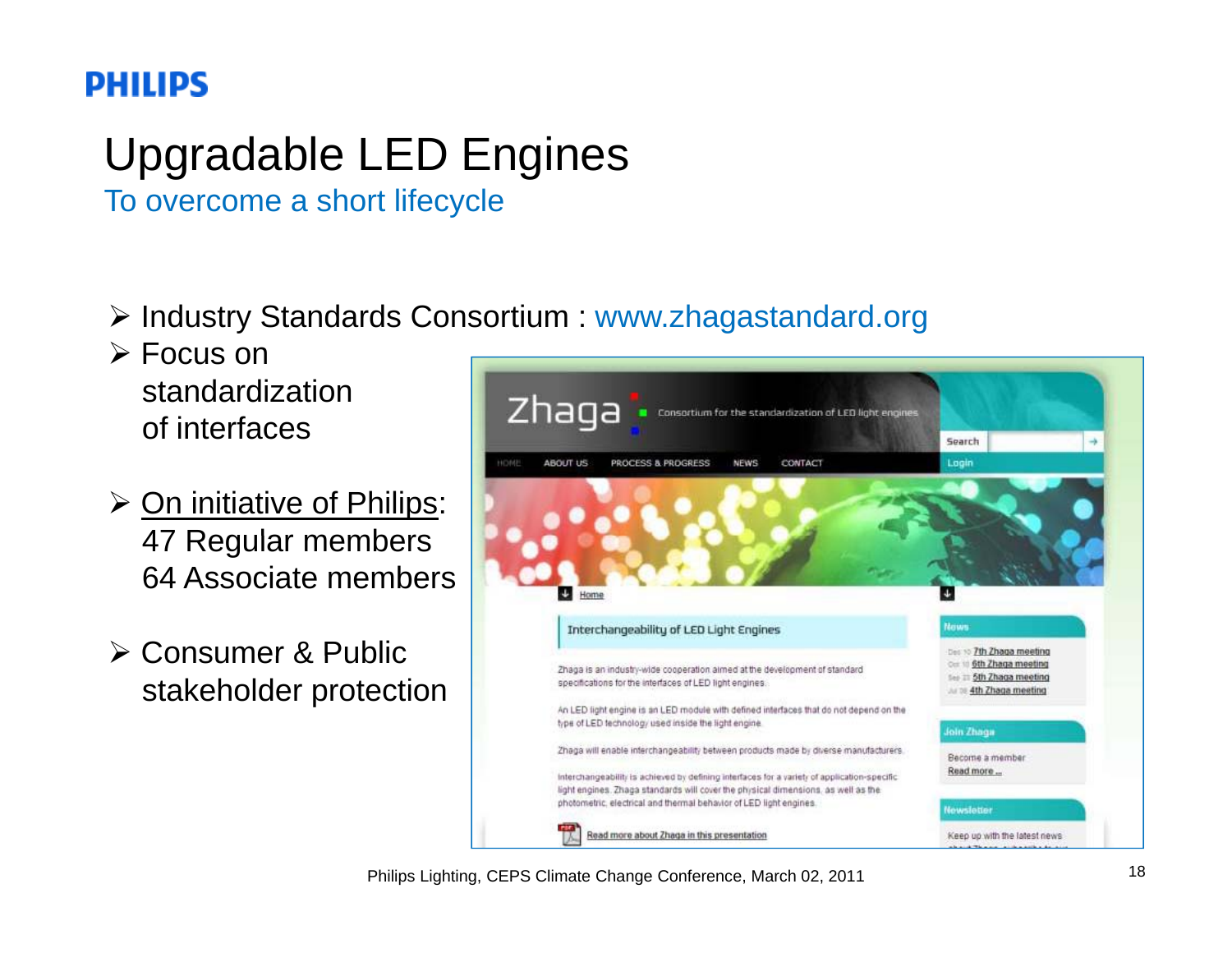

#### Thank You